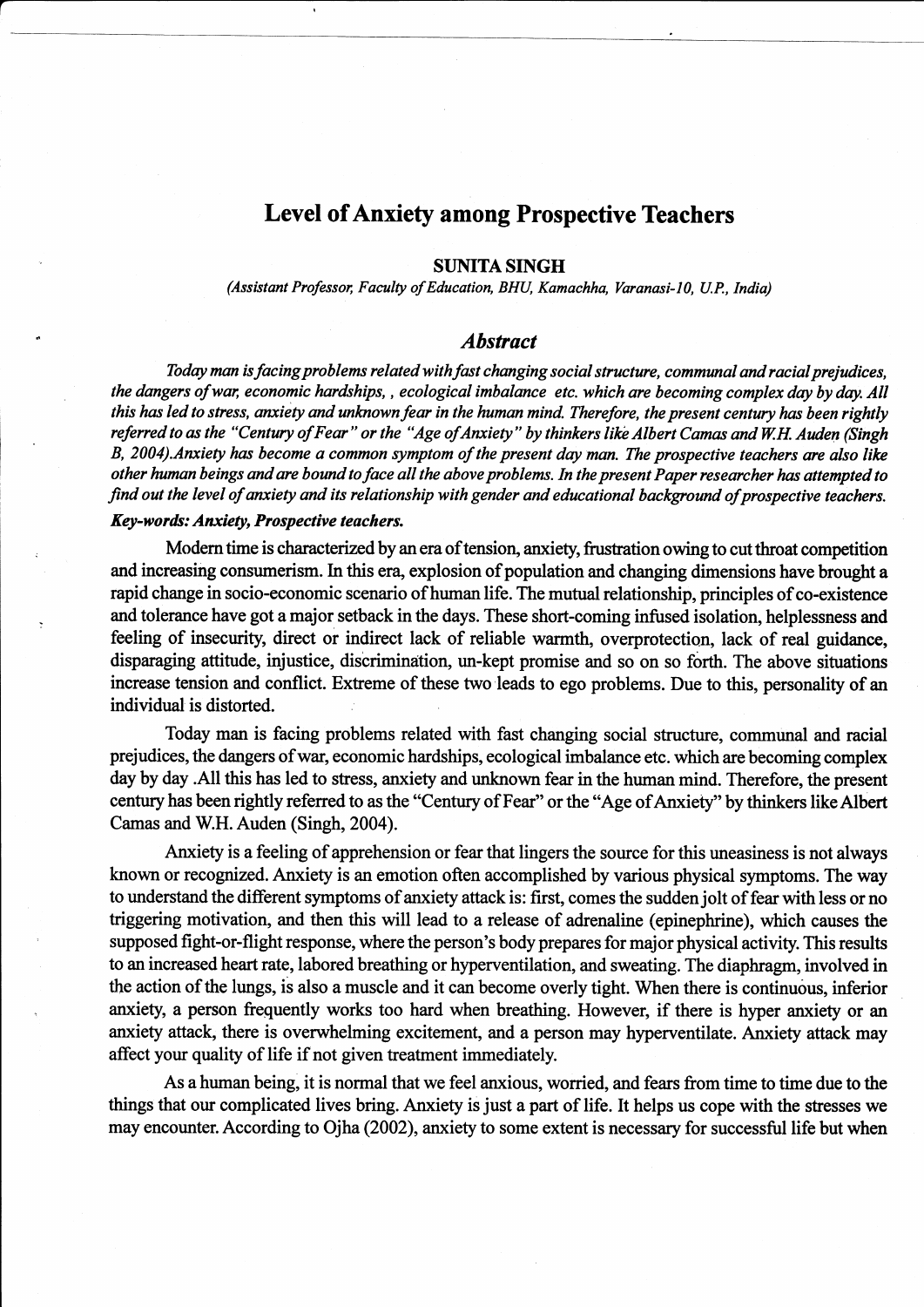# **18** J SPIJE, Vol. 1, No. 1, January 2011

<sup>a</sup>person is very anxious then personality is disrupted. If you are in a state of anxiety, it is likely that you experience anxiety attack. Anxiety attack is a sudden surge of overwhelming fear that comes without warning and without any apparent reason and this would usually last for no more than 10 minutes. It is far more intense than having anxiety or the feeling of being stressed out. One in every 75 people worldwide will experience an anxiety attack at one point in his/her life. (Jocelyn Snider, 20Og)

The above discussion shows that anxiety is an important dimension or trait of personality and it directly or indirectly affect the overall personality of an individual. Studies based on empirical work on anxiety are very less. Singh (2000) was found that anxiety of the table tennis players were significantly developed whereas the basketball players had not shown any difference. Mc Donald (2001) observed that the overall prevalence of test anxiety appear to be increasing. Peterlini et al (2002) examined anxiety and depression in the  $1<sup>st</sup>$  year medical students. Singh (2004) has found that - (1) there is no difference in the level of anxiety of secondary school students coming from nuclear and joint family. (2) Students of calm homes are less anxious as compared to students of bitter and noisy family atmosphere. Upadhayay and Sharma (2007) found that - (1) non-tribal group to be high on non-specific anxiety. (2) Physical anxiety is more in females than in males. Casey Johnston (2010) studied female teacher transmit math anxiety to female students.

# Need of the Study

All round development of a future citizen depends to a great extent on personality, motivational variables and cognition. If any of them is lacking in a human being, performance in every field of life can be affected. The discrepancy between the potential and scholastic performance in ones personality is very important . The personality attributes, especially anxiety is a significant factor in producing this discrepancy. Anxiety has become a common symptom of the present day man and has, therefore, attracted the attention of teachers, social workers, physicians, parents, psychologist and variety of other people. Several studies have been conducted to find out the relationship of anxiety in other walks of life. After reviewing the literature it was found that teachers who possess higher levels of anxiety may unintentionally pass on these negative feeling to their students (Casey Johnston,20l0).

In the light of above discussion there are some questions arose in the mind of researcher, i.e. What is the level of anxiety among prospective teachers? Is anxiety related with gender and educational background of the prospective teachers? This work is an attempt to find out the answers of these questions.

# **Objectives**

- l. To study the anxiety level of prospective teachers.
- 2. To compare the anxiety level of male and female prospective teachers.
- 3. To compare the anxiety level of prospective teachers of Science and Arts group.

# Hypotheses

For achievement of objective 2 and 3 following hypotheses were framed:

- 1. There is no significant difference in the anxiety level of male and female prospective teachers.
- 2. There is no significant difference in the anxiety level of Science and Arts goup prospective teachers.

# Methodology

Population and Sample: In the present study, all the students pursuing B.Ed. from different institute of Varanasi were taken as population. The sample for the present study comprised of 120 students of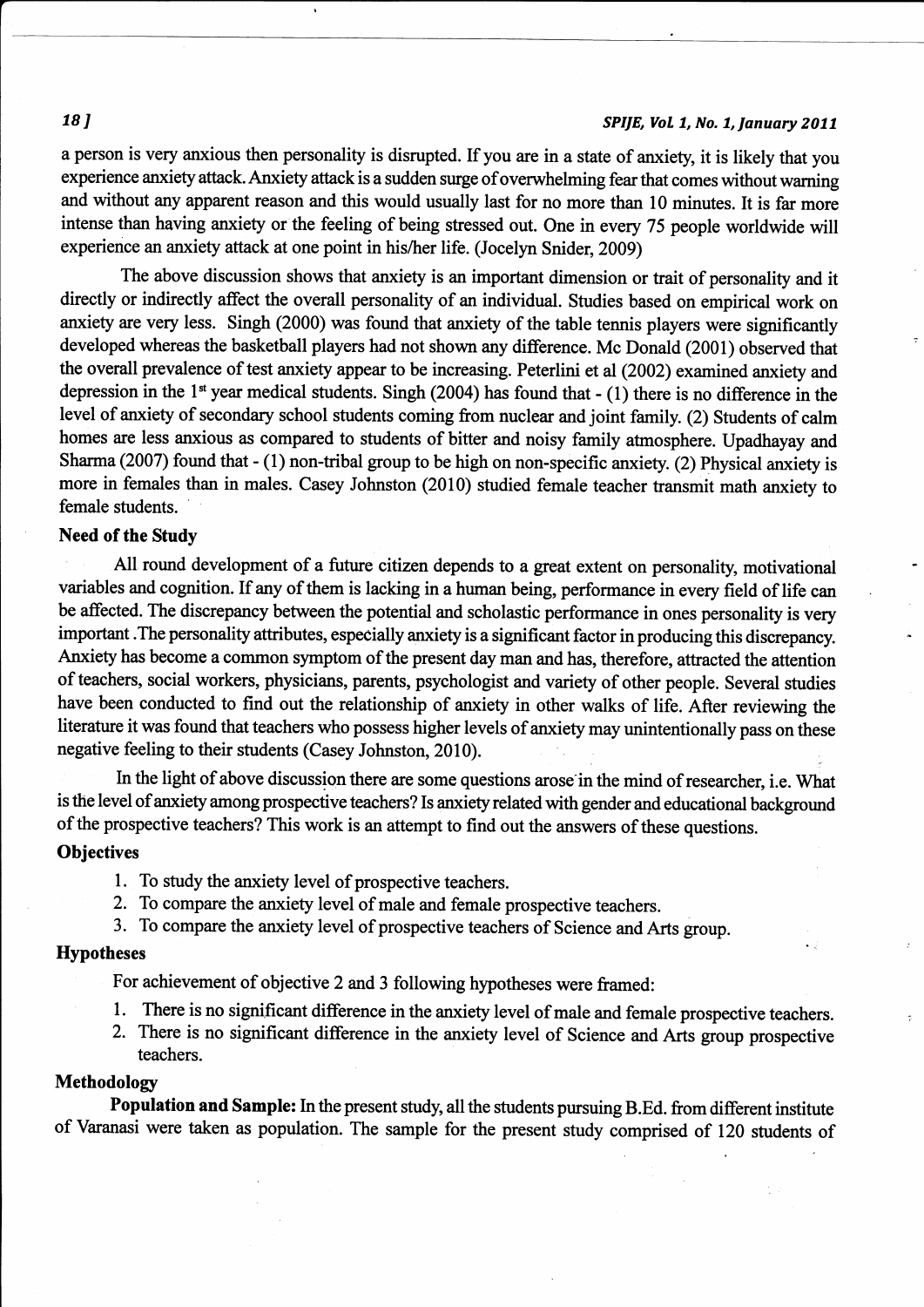### SPIJE, Vol. 1, No. 1, January 2011

Science and Art stream pursuing B.Ed. from Faculty of Education, BHU, Varanasi. They were chosen by purposive sampling method. The description of the sample has been given in the following Table:

| Discipline/Sex | <b>Science</b> | <b>Arts</b> | Total<br>60<br>60 |  |
|----------------|----------------|-------------|-------------------|--|
| $Male^{\circ}$ | 30             | 30          |                   |  |
| Female         | 30             | 30          |                   |  |
| Total          | 60             | 60          | 120               |  |

Table 1: Description of the sample

Tool: To fulfill the objectives of the study researcher used Dutta Personality Inventory constructed by Dr. N.K. Dutt. It measures only one of the important dimensions of the personality i.e. anxiety. The tool consists of 90 items, which cover different aspects of anxiety. Each item has three response categories namely - often, sometimes and never  $(2, 1, 0)$  score was given to them respectively). The reliability of the tool was found to be 0.95 by split-half method. The content and construct validities of the test were also established.

#### **Analysis and Interpretation:**

The analysis has been presented below along with each objective. The interpretations are based on the quantitative data collected by the researcher. The data collected was subjected to 'chi-square'.

# Objective 1: To study the anxiety level of Prospective teachers.

It is evident from the table 2 given below that 35% prospective teachers fall in the category of low anxiety. Maximum prospective teachers (42%) belong to category of average anxiety whereas anxiety level of only 23% prospective teachers is high.

| Level of Anxiety                   | LOW      | Average  | High     | Total |
|------------------------------------|----------|----------|----------|-------|
| <b>No. of Prospective Teachers</b> | 42 (35%) | 50 (42%) | 28 (23%) | 120   |

# Table 2: Anxiety Level among Prospective Teachers

# Objective 2: To compare the difference in anxiety level regarding gender.

Table 3 given below shows that anxiety is related with gender. The observed chi-square value i.e. 10.51 is greater than tabulated value. Hence, the null hypothesis 'there is no significant difference in the anxiety level of male and female prospective teachers' is not accepted. Comparison of low anxiety level of male and female prospective teachers revealed that 27 female prospective teachers have low anxiety, but only 15 males come in this category.

|  |  | <b>Table 3: Gender Difference in Anxiety Level</b> |  |  |
|--|--|----------------------------------------------------|--|--|
|--|--|----------------------------------------------------|--|--|

| Gender | <b>Anxiety Level</b> |          |        | <b>Total</b> | Chi-Square |
|--------|----------------------|----------|--------|--------------|------------|
|        | Low                  | Moderate | High   |              |            |
| Male   | 15(21)               | 24(25)   | 21(14) | 60           | $10.51*$   |
| Female | 27(21)               | 26(25)   | 07(14) | 60           |            |
| Total  | 42                   | 50       | 28     | 120          |            |

\* Significant at 0.05 level of significance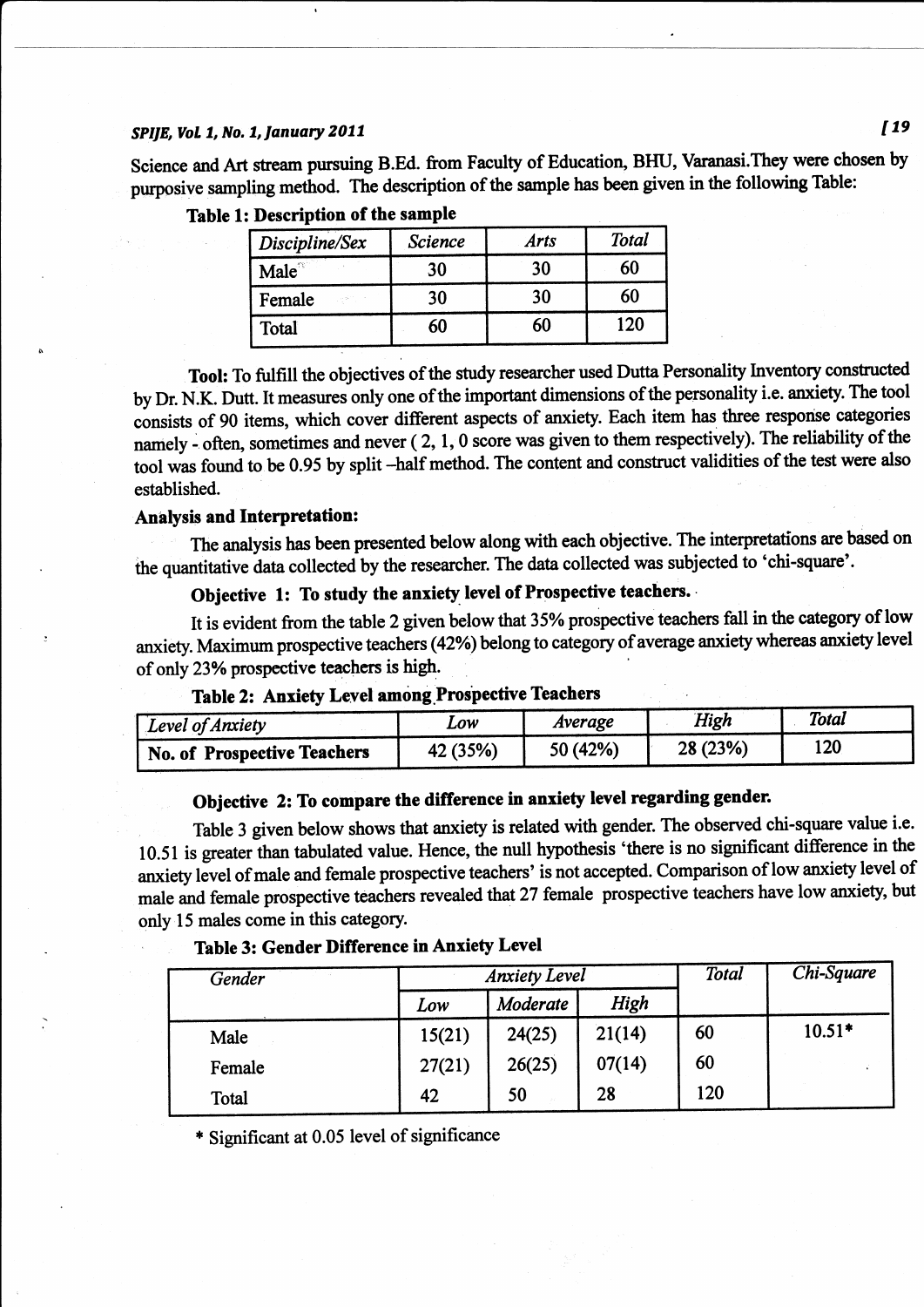### SPIJE, Vol. 1, No. 1, January 2011

It is also evident from table no.3 that more males have high anxiety level as compared to females.

Objective 3: To compare the difference in anxiety level between Science and Arts group prospective teachers.

The table 4 given below reveals that the calculated value of chi- square is 6.98 i.e. higher than table value. Hence, there is a significant difference in the anxiety level of students studying in Science and Arts discipline.

| EducationalBackground | <b>Anxiety Level</b> |          |        | Total | Chi-Square |
|-----------------------|----------------------|----------|--------|-------|------------|
|                       | Low                  | Moderate | High   |       |            |
| <b>Science</b>        | 17(21)               | 23(25)   | 20(14) | 60    | $6.98*$    |
| Arts                  | 25(21)               | 27(25)   | 08(14) | 60    |            |
| <b>Total</b>          | 42                   | 50       | 28     | 120   |            |

### Table 4: Anxiety Level among Students of Science and Arts group

\* Significant at 0.05 level of significance

Therefore, null hypothesis is not accepted. It is also clear from the above table that prospective teachers of Science stream are more anxious than Arts stream. It also shows that 25 arts group prospective teachers come in the category of low level of anxiety whereas only 17 Science group prospective teachers have low anxiety.

# **Findings and discussion**

The above interpretations reveal the following findings :

- 1. Maximum percentage of Prospective teachers (42%) have average level of anxiety. Although a certain amount of anxiety is considered essential for effective and efficient performance yet beyond a point it adversely affects the individual's performance . Studies of Veeraraghwan and Singh (2002) and Johnston (2010) also revealed that teachers who possess higher levels of anxiety may unintentionally pass on their negative feelings to their students.
- 2. There is a significant difference in the amiety level of male and female students of different discipline. It may be due to higher expectations of society from male members. In our society, role, and expectation from male is different from female, males are supposed to be bread winners of their family.
- 3. There is a significant difference in the anxiety level of students studying in different discipline. It may be due to perception of the society members regarding students of Science stream. Science subject is teated as difficult subject in comparison to other subject in our society. It is also assumed by the members of the society that students of science discipline are more intelligent than others and the expectations of the family members from these groups are more because they think that the future prospect of science students which is better than the prospects of arts students. The job opportunities of Science students are higher than the Arts students. Arts students have to struggle for their livelihood whereas Science students are comparatively more secured.

### **Conclusions**

On the basis of above finding following conclusions have been drawn:

1. Less than half of the prospective teachers of Science and Arts group have average level of anxiety that is required for successful life.

### 20]